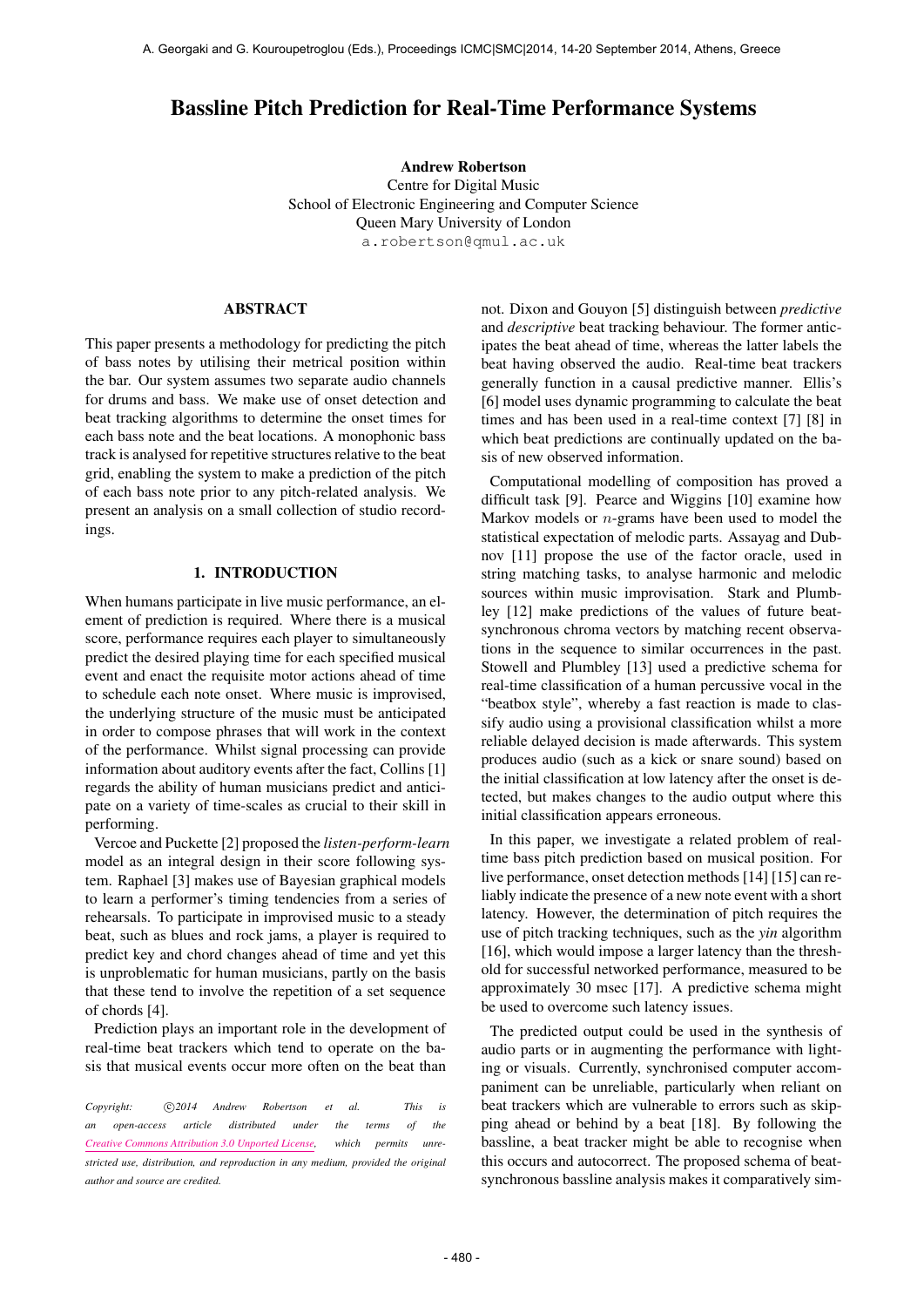

Figure 1. Overview of the algorithm. Pitched events are analysed whilst onset events are labelled according to predictions.

ple to follow the structural sections within a song, thereby bringing about an interactive system that is capable of following an expected performance.

## 2. METHODOLOGY

Our proposed system uses beat tracking to provide an approximation of the beat grid which can be used to transform event times into a quantised musical time. We assume that there is a dedicated bass stream, typically be through use of a D.I. box or an insert on the mixing desk, and also a general audio stream available suitable for beat tracking, such as from a mono mix of all channels or a room microphone on the drums. A selection of real-time beat tracking algorithms have been developed that might be suitable for such a task, including *B-Keeper* [19], a specialised drum tracking system, *IBT*∼ [20], a multi-agent system based on Dixon's *Beatroot* [21], and *btrack*∼ [7] and *beatseeker*∼ [8] which use autocorrelation. The proposed algorithm detects new bass events using an onset detector and finds the musical position relative to the beat grid. By estimating the optimal lag at which the bassline repeats, we can make a reasonable causal prediction for the pitch using previous pitch tracking estimates. A similar system has been proposed by Stark and Plumbley [12] for the prediction of beat-synchronous chroma sequences. An overview of the algorithm is shown in Figure 1.



Figure 2. Scores of correlation of quantised pitched events at a range of lags for the song The Radio's Prayer I (top) and Idiots Dance (bottom)

## 2.1 Event Quantisation

From a standard onset detector, such as those proposed by Bello et al. [15], we obtain event times from a bass signal with low latency, typically under 10 msec. In practice, we compensate for latency by first detecting the onset using peak thresholding on the onset detection function, and then using a second stage that determines the precise point for which the energy change is greatest in the signal. This is done iteratively by dividing the recent audio buffer into segments, choosing the segment which has the highest energy, then repeating the process until the buffer segment contains just one sample and an exact sample position is chosen.

We then wish to specify the musical position of the event relative to the beat grid. Let our sequence of beat times be  ${b_0, b_1, b_2, b_3, \ldots}$ . Then for an event at time t, we find n such that  $b_n \leq t \leq b_{n+1}$ . The musical position of the event,  $\gamma(t)$ , in beats from the start is given by

$$
\gamma(t) = n + \frac{t - b_n}{b_{n+1} - b_n}.\tag{1}
$$

If we wish to quantise this position to be on an eighth note, triplet, sixteenth or sixteenth note triplet relative to the beat times, we can divide the beat into twelve and instead of the fractional term, find the value m for which  $n + \frac{m}{12}$  is closest to  $\gamma(t)$  and meets the condition that 3 divides m or 4 divides m. For pitch detection, we use the *yin* algorithm [16] on the segment of audio that immediately follows the detected onset. Our implementation used a real-time version of the *pyin* algorithm by Mauch and Dixon [22] with a framesize of 8192 to provide sufficient resolution in the lower frequencies, although the probabilistic component of their approach was not required. This results in a frequency for each note event, that we then round to the closest MIDI pitch,  $p(t)$ .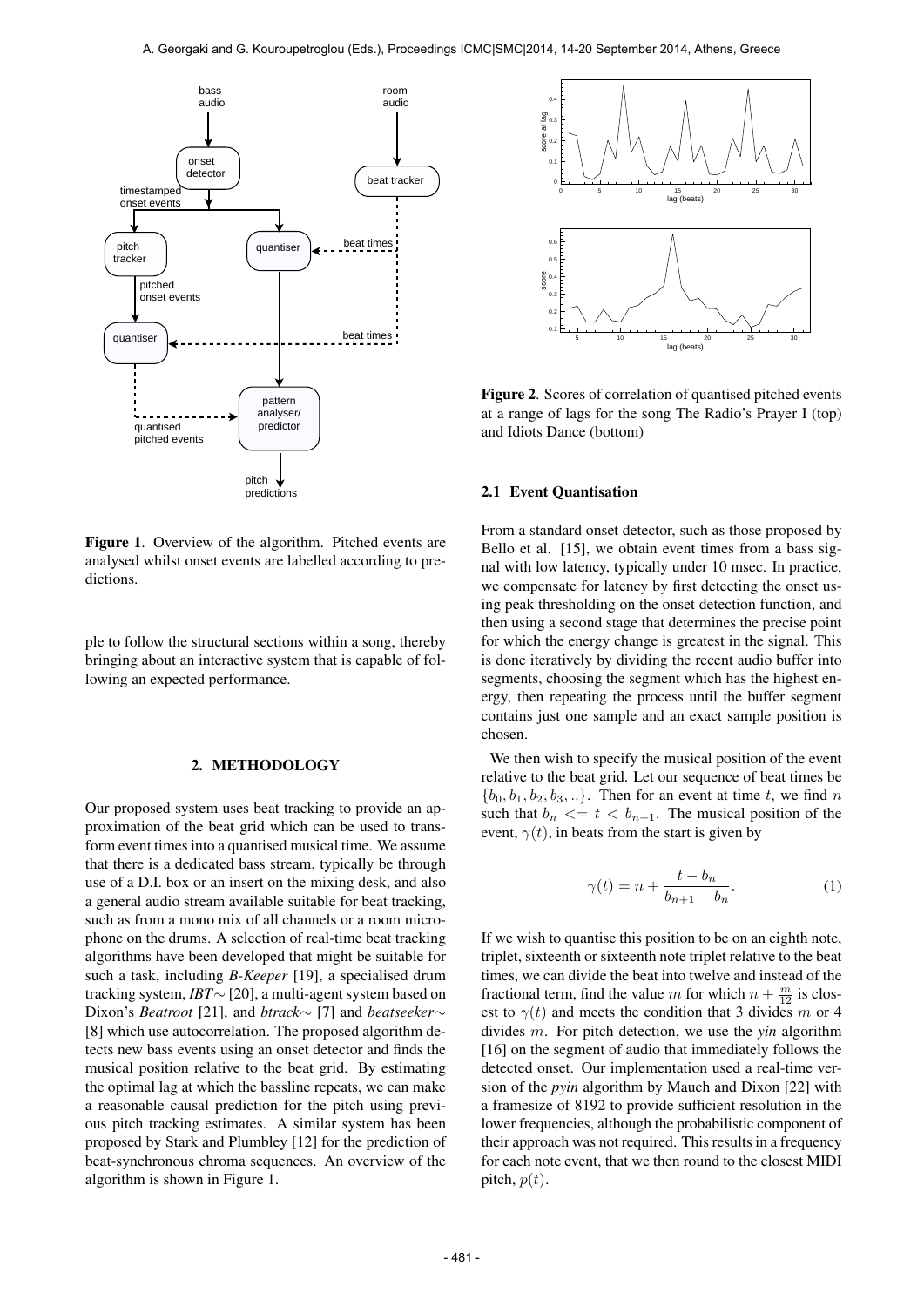## 2.2 Repeated Structure Detection

To detect repeated structures, we look for the optimal shift at which the same bass part is played. This is particularly common in rock, blues, pop and dance music, although relatively rare in free improvisation, classical and much jazz music. For a sequence of pitched events at quantised positions relative to the beat grid, we compare it to the same sequence shifted by the integer multiples of beats. At each possible lag, measured in beats, we calculate a score using a method similar to cross-correlation.

Let  $p_n$  be the midi pitch of the note at quantised musical position  $n$ , obtained from the onset time using Equation 1 and quantising. Our mean correlation value for each lag is given by

$$
score(lag) = \frac{1}{N} \sum_{n} \delta_{p_n, p_{n-lag}} \tag{2}
$$

where *n* is the musical position relative to the beats,  $p_n$  is the pitch found at beat position  $n$  if such an event exists,  $N$ is the total number of quantised events found at the given lag that could be compared and  $\delta_{p_n,p_{n-log}}$  is 1 when the pitches match and 0 otherwise. Figure 2 shows the scores across a ranger of lags for two different songs. Where the song's bassline repeats every eight beats (top), we see a series of peaks at multiples of this lower lag, whereas in the bottom plot, the bassline only repeats after sixteen beats. Our optimal lag, used in the causal prediction of bass pitches, is that with the highest score up to a maximum of 32 beats. A weighting system can be used to give preference to a longer or shorter number of beats .

#### 2.3 Pattern Prediction

We made use of two simple methods for predicting the pitch of each bass note. The first, which we shall refer to as the naive method, involves looking back at the observed pitches at successive multiples of our optimal lag and choosing the pitch for the first observed note event found at a corresponding position. For example, if the optimal lag is 8 beats, then we first look if there was a bass note observed exactly 8 beats prior to the one under consideration. Where such an event is found, we predict our current bass note to have the same pitch as this previous observation. Where one is not, we look for a note 16 beats prior, and so on.

However, this does not take into account that there may be changes between song section and that bass line phrases might vary within the same section. To try to exploit our knowledge of transitions made within previous sections, we make an additional constraint that the note found in the same corresponding metrical position has an immediately preceding note that matches the most recently observed note in both pitch and corresponding metrical position. Thus we ensure that the first order Markov transition in pitch for our predicted note from the preceding one is identical to that observed for the note found at a corresponding position that has been used to make this prediction.

#### 3. EVALUATION

To evaluate our two methods, we chose some studio multitrack recordings that allowed the loading of a room audio track and a direct bass track. We made use of the Vamp implementation of an offline beat tracker  $1$  based on the method of Davies et al. [23] and Ellis [6]. For each note, we counted whether the predicted pitch matched the observed pitch. We have also included the statistic for when the notes matched but differed by an octave. This octave difference is not likely to be due to the pitch detection method (which is reliable for a direct channel of monophonic bass), but rather due to differences in the bass part being played. The evaluation is scored on all bass notes for which the *yin* pitch detection algorithm outputs a result, regardless of metrical position.

Where there is a section change in a song, the naive method naturally results in poor scores, since the bass part no longer matches what was occurring at the previous lag. The results are shown in Table 1. The first order Markov method, which requires that the bass part used for the prediction has a matching previous note, fares a little better in general. On rock material, we tend to observe correct bass predictions approximately 50% to 70% of the time, with the result dependent upon structural changes in the song and the degree of improvisation in the bassline part.

## 4. DISCUSSION

These methods provide a simple and effective way to predict bass pitches in real-time, particularly when there is a repeating part or section. The main difficulty for these methods is where the piece consists of a sequence of transitions between higher level structures. In this case, we might exploit the failure of the algorithm to correctly predict the pitch for successive note events to recognise that a new section has begun, thereby generating section specific predictions.

Liang et al. [24] propose a methodology for scheduling synchronous events across a network where there is an unknown latency in the communication of messages. Assuming access to a shared clock, such as the atomic clock, each component of the computer performance system sends the system time for the musical event and the tempo as a triple (beat position, system time, tempo), thus enabling an accurate prediction of future beat times even when there is significant latency in the network. By contrast, a beat tracker or score follower that simply sends a message on each beat is rendered highly unreliable in such a scenario. Their method for communicating beat times could be employed here to allow the integration of bassline analysis and prediction within a networked performance.

Our method makes use of a drum mix and a separate bass channel, thereby allowing analysis of bass events at a higher semantic level, with metrical position and associated pitches. A potential application here is the learning of stylistic trends in bass line playing from a corpus of multitrack recordings, thereby making it suited to the computa-

<sup>1</sup> [http://vamp-plugins.org/rdf/plugins/](http://vamp-plugins.org/rdf/plugins/qm-vamp-plugins#qm-barbeattracker ) [qm-vamp-plugins#qm-barbeattracker](http://vamp-plugins.org/rdf/plugins/qm-vamp-plugins#qm-barbeattracker )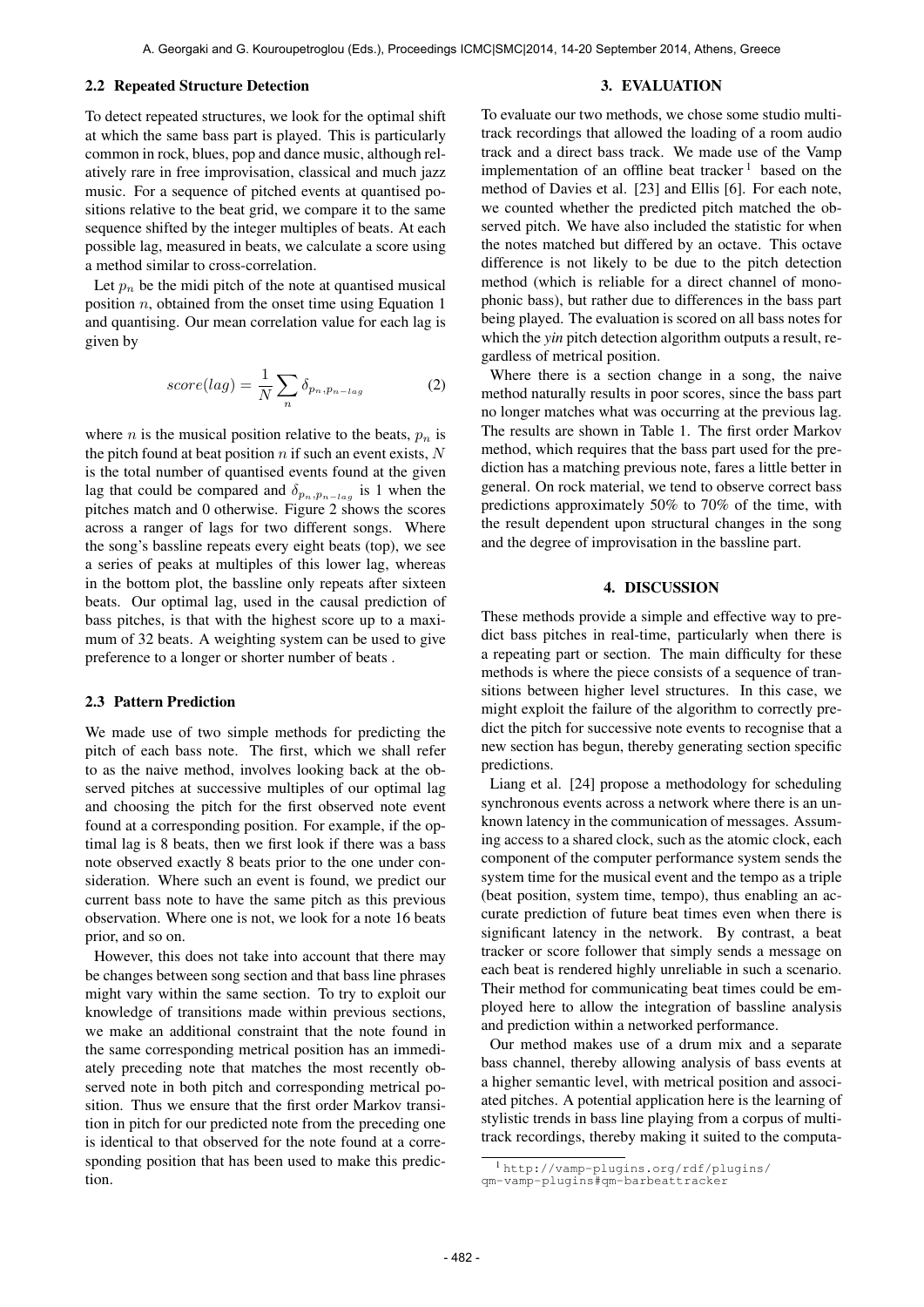|                         |     | Naive method |        |       | <b>First Order Markov</b> |        |       |
|-------------------------|-----|--------------|--------|-------|---------------------------|--------|-------|
| Song                    | lag | Correct      | Octave | Wrong | Correct                   | Octave | Wrong |
| Down The Line I         | 8   | 43.4         | 5.8    | 50.8  | 53.9                      | 6.5    | 39.6  |
| Down The Line II        | 16  | 49.2         | 3.3    | 47.5  | 65.0                      | 5.6    | 29.5  |
| Motorcade               | 16  | 45.4         | 5.6    | 49.1  | 61.1                      | 2.8    | 36.1  |
| The Radio's Prayer I    | 8   | 41.5         | 7.0    | 51.5  | 55.6                      | 6.4    | 38.1  |
| The Radio's Prayer II   | 16  | 54.1         | 4.5    | 41.5  | 70.1                      | 4.5    | 25.5  |
| Diamond White           | 16  | 64.1         | 12.3   | 23.6  | 62.6                      | 8.2    | 29.2  |
| Generic Rock Jam I      | 16  | 48.2         | 17.6   | 34.3  | 52.8                      | 9.9    | 37.3  |
| Generic Rock Jam II     | 16  | 54.6         | 15.9   | 29.5  | 46.9                      | 14.4   | 38.7  |
| Generic Rock Jam III    | 16  | 71.9         | 12.3   | 15.9  | 73.2                      | 11.9   | 14.9  |
| <b>Upside Down Dues</b> | 16  | 69.3         | 14.6   | 16.1  | 74.1                      | 11.7   | 14.3  |
| Orange Crush            | 16  | 74.9         | 3.3    | 21.9  | 74.0                      | 2.1    | 2.4   |

Table 1. Percentage results for the note predictions across several examples from a small corpus of live recordings.

tional creativity task of automatic generation of a bassline in a given style that fits a given chord progression.

The code for the evaluation study is available online at the Sound Software website  $2$ .

## 5. CONCLUSION

We have presented a method of beat-synchronous analysis of bass parts that enables us to make predictions about the likely pitch based on the note's position within the musical structure. A beat tracking algorithm is used to determine the metrical position of quantised bass onset events which are ascribed a pitch using standard pitch detection methods for monophonic audio. To predict bass pitches in a causal manner we find the optimal lag at which the bass part repeats. Two prediction methods are presented. The first chooses the most recent pitch observed at a corresponding metrical position according to this lag. The second method requires that the note at a corresponding metrical position has a previous note that matches the most recently observed note for metrical position and pitch, thereby preserving the first order Markov transition for the current predicted note event and the previous one.

The output of the prediction algorithm might be used to recognise section changes within a piece. The algorithm could then be improved through the recognition and learning of higher level structure for each song. If a rehearsal version of the song was available, further analyses might improve predictions made within each section. Our prediction is currently based solely on position within the most repetitive musical structure and this might be improved through the use of Markov techniques or string matching techniques to learn likely phrases.

One potential application is the use within synchronisation systems for rock performance. At present, such systems tend to rely solely on beat tracking to adjust their tempo to match that of live musicians. By monitoring the bass parts played, such systems be made more reliable and recover from errors where they get ahead or behind the correct beat. There is significant potential to develop further analysis techniques for multitrack audio channels of group improvisations, studio recordings and band rehearsals which might lead to new creative systems for interaction and composition.

## Acknowledgments

Andrew Robertson is supported by a Royal Academy of Engineering and EPSRC Research Fellowship. Thanks to Matthew Davies for providing feedback on the paper.

# 6. REFERENCES

- [1] N. Collins, "Towards autonomous agents for live computer music: Realtime machine listening and interactive music systems." Ph.D. dissertation, Centre for Science and Music, Faculty of Music, University of Cambridge, 2006.
- [2] B. Vercoe and M. Puckette, "Synthetic Rehearsal, training the Synthetic Performer," in *Proceedings of the 1985 International Computer Music Conference*, 1985, pp. 275–278.
- [3] C. Raphael, "Aligning music audio with symbolic scores using a hybrid graphical model," *Machine Learning*, vol. 21, no. 4, pp. 360–370, 2006.
- [4] J. Pressing, *Improvisation: Methods and Models.* Oxford University Press., 1988, pp. 129–178.
- [5] S. Dixon, "Match: A music alignment tool chest," in *Proceedings of the 6th International Conference on Music Information Retrieval (ISMIR-05)*, 2005, pp. 492–497.
- [6] D. P. W. Ellis, "Beat tracking by dynamic programming," *Journal of New Music Research*, vol. 36, no. 1, pp. 51–60, 2007.
- [7] A. M. Stark, M. E. P. Davies, and M. D. Plumbley, "Real-time beat-synchronous analysis of musical audio," in *Proceedings of the 12th International Conference on Digital Audio Effects (DaFx-09), Italy*, 2009, pp. 299–304.

<sup>2</sup> [https://code.soundsoftware.ac.uk/projects/](https://code.soundsoftware.ac.uk/projects/bassline-prediction/repository) [bassline-prediction/repository](https://code.soundsoftware.ac.uk/projects/bassline-prediction/repository)